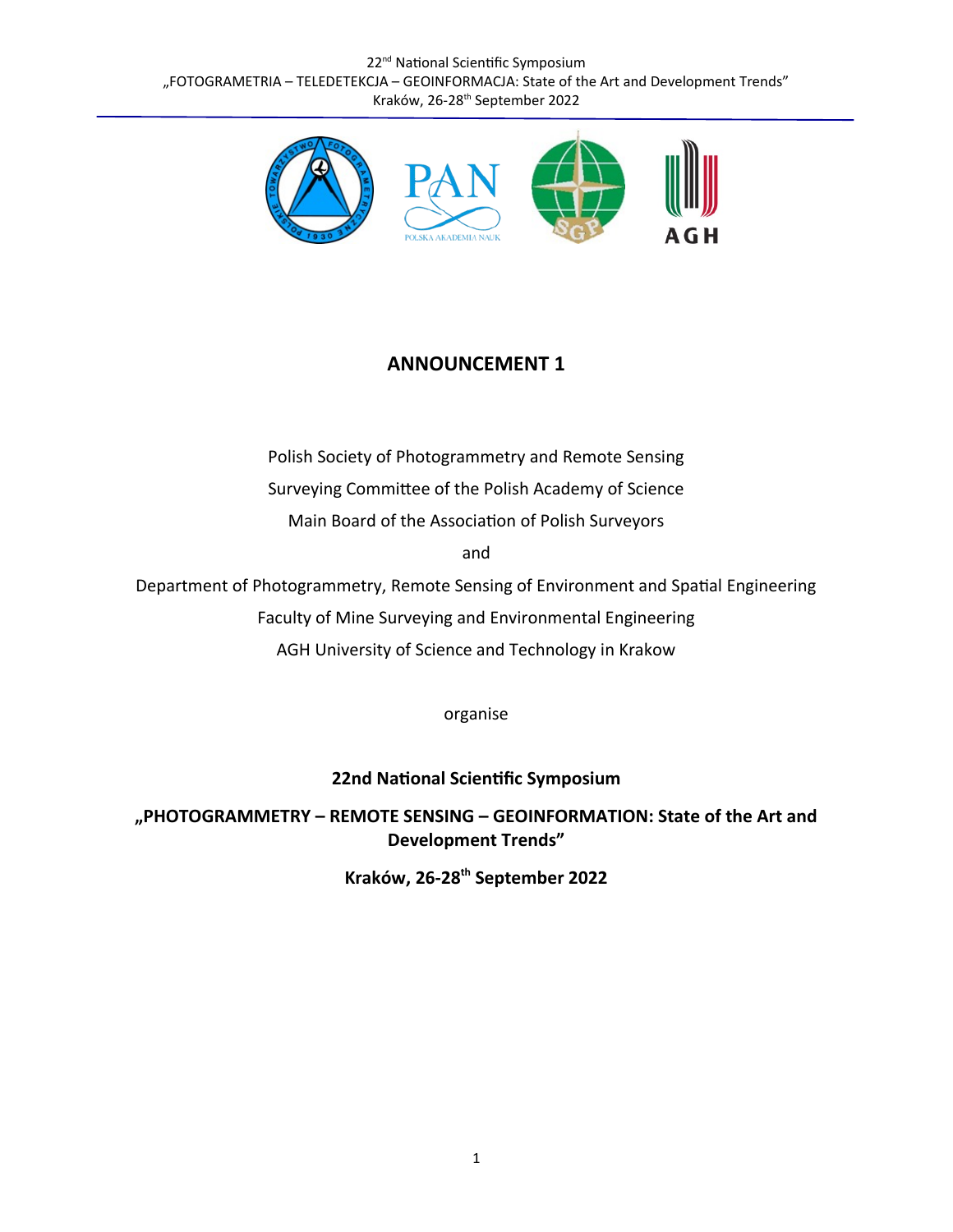## **Topics of the Symposium**

22nd National Scientific Symposium of the Polish Society of Photogrammetry and Remote Sensing will be a scientific conference, which will facilitate the presentation of the newest international and Polish achievements and experience connected with the implementation of the modern methods and technologies in photogrammetry, remote sensing and geoinformation. The topics of the symposium cover obtaining 2D and 3D data from various sensors and places of recording, integration with the data from other sources with the data from other sources, methods of processing, modelling, data analyses and their practical applications.

Proposed scope of the scientific symposium:

- Sensors calibration, integration, validation
- Methods and algorithms of the processing of photogrammetric data (among others: Dense Matching, Structure-from-Motion, Multi-View Stereo, Machine Learning, Deep Learning)
- Processing of the data from airborne and terrestrial laser scanning
- The application of UAV (BSP) platform in gaining geoinformation
- Remote measurement methods in engineering applications
- Integration, modelling, 3D reconstruction and visualization of geodata
- Photogrammetric applications such as: Augmented Reality, Virtual Reality, Mixed Reality
- Applications of satellite images of high resolution
- Hyperspectral remote sensing
- Satellite radar interferometry InSAR
- Monitoring of agriculture and ecosystems
- Novel production applications of photogrammetric technologies and remote sensing technologies
- Education in the area of photogrammetry and remote sensing in Poland

During symposium the following events are planned:

- Session dedicated to 70<sup>th</sup> Anniversary of the Department of Photogrammetry, Remote Sensing of Environment and Spatial Engineering, AGH University of Science and Technology in Krakow
- Presentations of the leading scientists from abroad
- Report from the activities of Technical Commissions of the International Society of Photogrammetry and Remote Sensing (ISPRS) in 2016-2022
- Discussion of papers presented during 24<sup>th</sup> Congress of ISPRS in 2022
- Presentation of the achievements in photogrammetry and remote sensing in geoinformatics presented during "*The 58th Photogrammetric Week*" in 2022 in Stuttgart
- Oral presentation sessions and poster sessions (division into disciplines will be made after receiving all the contributions; there is a possibility of presentation in English)
- Presentations and short reports referring to research projects
- Presentations of production companies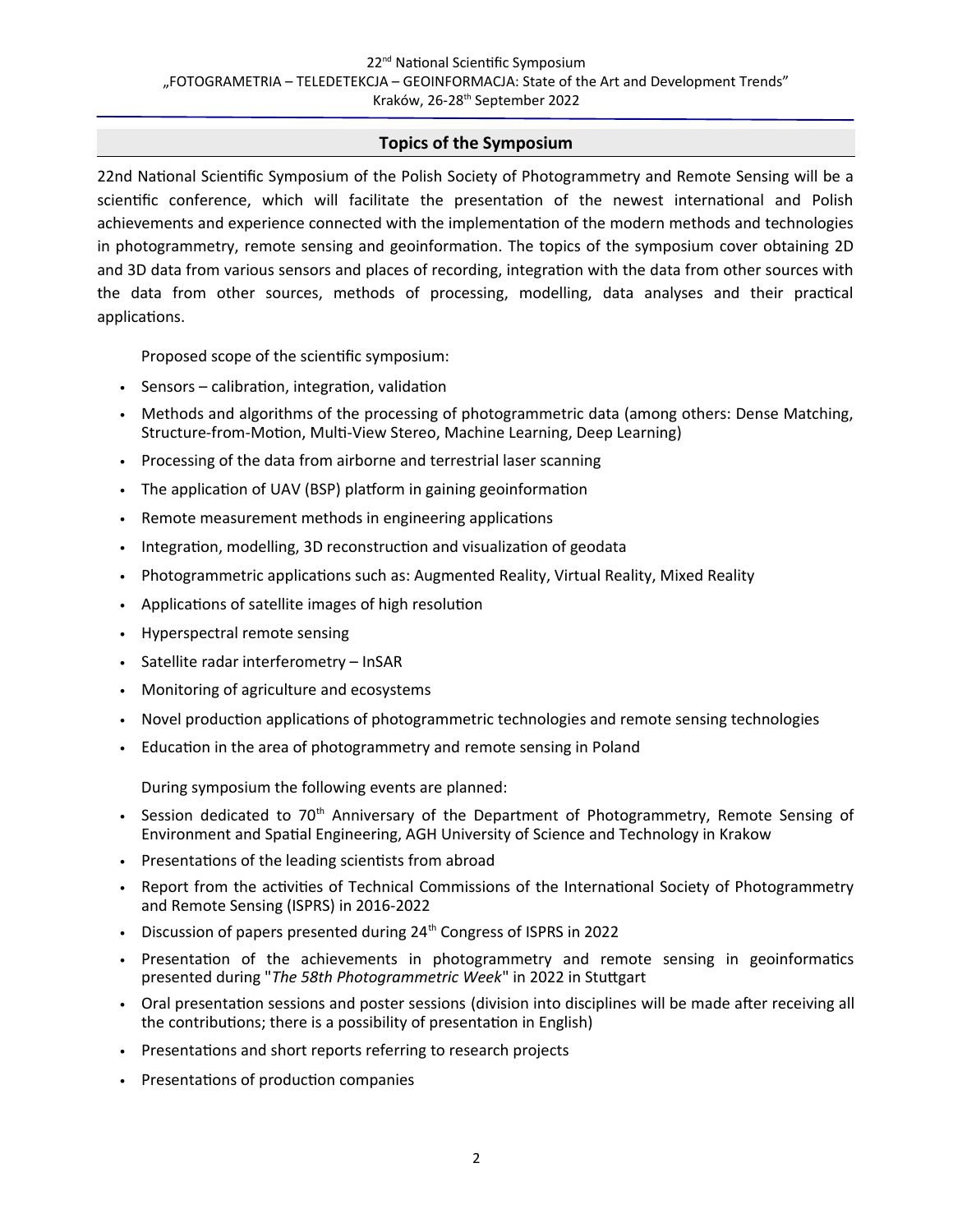• Workshops "Bases of photogrammetry and remote sensing of low ceiling (equipment, methods and algorithms, software, legal aspects) and the application of UAV (BSP) platforms in obtaining geoinformation"

| <b>Scientific Committee</b>                                                                                                              |                                                                                                                                                                                                                                                  |  |  |  |
|------------------------------------------------------------------------------------------------------------------------------------------|--------------------------------------------------------------------------------------------------------------------------------------------------------------------------------------------------------------------------------------------------|--|--|--|
| Prof. Elżbieta Bielecka, Ph.D. Sc., Eng.<br>Prof. Aleksandra Bujakiewicz, Ph.D. Sc., Eng.<br>Prof. Kazimierz Furmańczyk, Ph.D. Sc., Eng. | Military Technical University in Warsaw<br>Surveying Committee of the Polish Academy of Science<br>Warsaw University of Technology<br>Chairperson of the Polish Society of Photogrammetry and<br><b>Remote Sensing</b><br>University of Szczecin |  |  |  |
| Prof. Beata Hejmanowska, Ph.D. Sc., Eng.                                                                                                 | AGH University of Science and Technology in Krakow                                                                                                                                                                                               |  |  |  |
| Col. Michał Kędzierski, Prof., Ph.D. Sc., Eng.<br>Prof. Zdzisław Kurczyński, Ph.D. Sc., Eng.                                             | Military Technical University in Warsaw<br>Surveying Committee of the Polish Academy of Science<br><b>Warsaw University of Technology</b>                                                                                                        |  |  |  |
| Prof. Krystian Pyka, Ph.D. Sc., Eng.                                                                                                     | AGH University of Science and Technology in Krakow                                                                                                                                                                                               |  |  |  |
| Krzysztof Będkowski, Ph.D. Sc., Prof. of UL                                                                                              | Professor of the University of Lodz                                                                                                                                                                                                              |  |  |  |
| Ireneusz Ewiak, Ph.D. Sc., Eng., Prof. of WAT                                                                                            | Military Technical University in Warsaw                                                                                                                                                                                                          |  |  |  |
| Dariusz Gotlib, Ph.D. Sc., Eng., Prof. of PW                                                                                             | <b>Warsaw University of Technology</b><br>Surveying Committee of the Polish Academy of Science                                                                                                                                                   |  |  |  |
| Grzegorz Jóźków, Ph.D. Sc., Eng., Prof. of UW                                                                                            | Wrocław University of Environmental and Life Sciences                                                                                                                                                                                            |  |  |  |
| Stanisław Lewiński, Ph.D. Sc., Eng., Prof. of CBK                                                                                        | Centre of Space Research of the Polish Academy of Science                                                                                                                                                                                        |  |  |  |
| Marek Mróz, Ph.D. Sc., Eng., Prof. of UWM                                                                                                | University of Warmia and Mazury in Olsztyn                                                                                                                                                                                                       |  |  |  |
| Katarzyna Osińska-Skotak, Ph.D. Sc., Eng.,<br>Prof. of PW                                                                                | Warsaw University of Technology<br>Surveying Committee of the Polish Academy of Science                                                                                                                                                          |  |  |  |
| Piotr Sawicki, Ph.D. Sc., Eng., Prof. Em. of UWM                                                                                         | University of Warmia and Mazury in Olsztyn                                                                                                                                                                                                       |  |  |  |
| Piotr Wężyk, Ph.D. Sc., Eng., Prof. of UR                                                                                                | University of Agriculture in Krakow                                                                                                                                                                                                              |  |  |  |
| Dorota Zawieska, Ph.D. Sc., Eng., Prof. of PW                                                                                            | Warsaw University of Technology                                                                                                                                                                                                                  |  |  |  |

# **Organizing Committee**

| Sławomir Mikrut, Ph.D. Sc., Eng.,<br>Prof. of AGH-UST                                 | Department of Photogrammetry, Remote,<br>Sensing of Env. and Spatial Eng., AGH-UST in Krakow                                                       |
|---------------------------------------------------------------------------------------|----------------------------------------------------------------------------------------------------------------------------------------------------|
| Urszula Marmol, Ph.D, Sc., Eng,<br>Prof. of AGH-UST<br>Natalia Borowiec, Ph. D., Eng. | Department of Photogrammetry, Remote<br>Sensing of Env. and Spatial Eng., AGH-UST in Krakow<br>Department of Photogrammetry, Remote                |
| Ewa Głowienka, Ph. D., Eng.                                                           | Sensing of Env. and Spatial Eng., AGH-UST in Krakow<br>Department of Photogrammetry, Remote<br>Sensing of Env. and Spatial Eng., AGH-UST in Krakow |
| Wojciech Drzewiecki, Ph. D., Eng.                                                     | Department of Photogrammetry, Remote<br>Sensing of Env. and Spatial Eng., AGH-UST in Krakow                                                        |
| Tomasz Pirowski, Ph. D., Eng.                                                         | Department of Photogrammetry, Remote<br>Sensing of Env. and Spatial Eng., AGH-UST in Krakow                                                        |